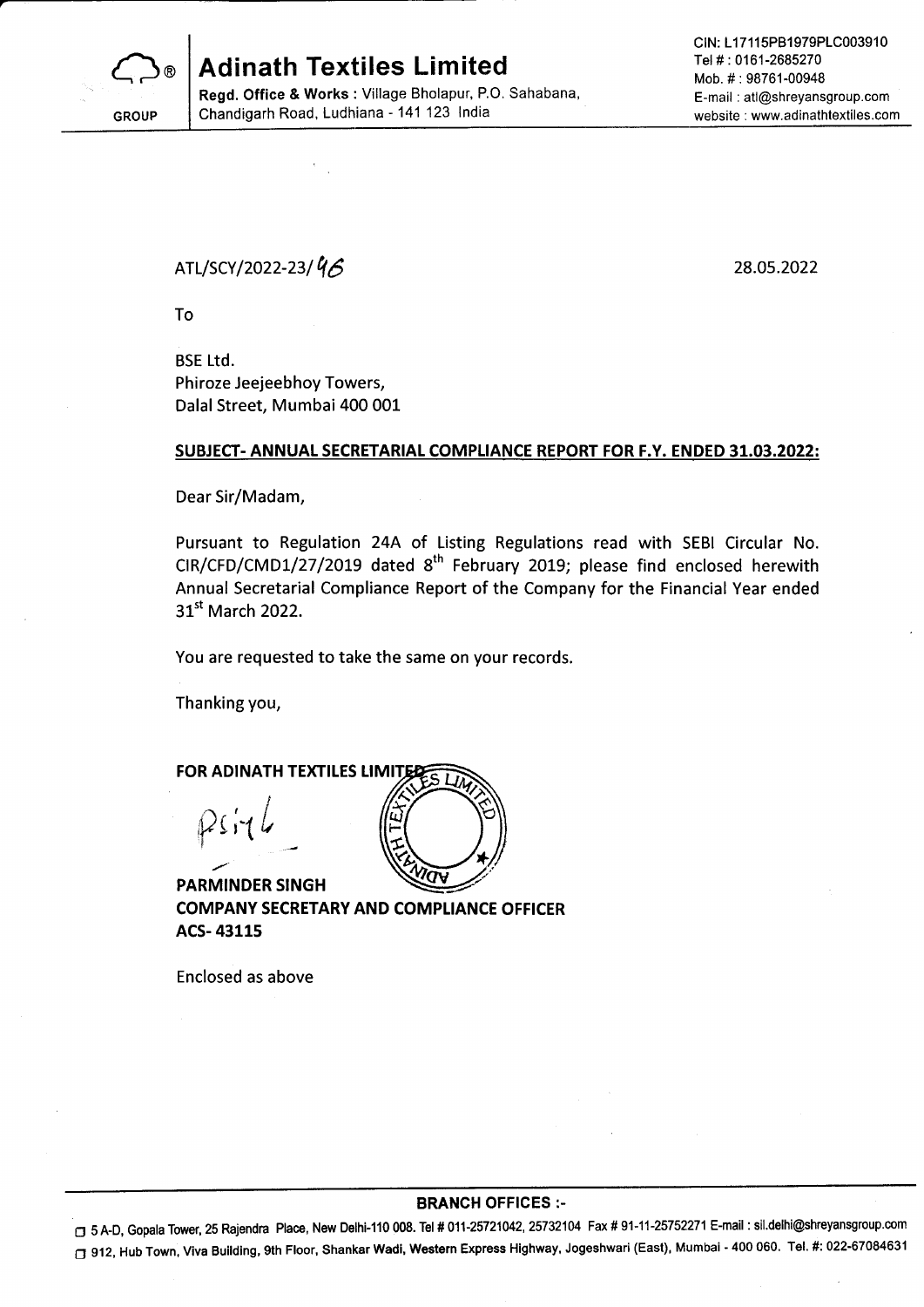## P.S. Bathla & Associates

### COMPANY SECRETARIES

S.C.O.-6, 3rd Floor, Feroze Gandhi Market, Ludhiana - 141 0O1. Ph,: (O) 4416791 Mobile: 9814117434, 9216502700 <sup>f</sup>bathlaT@gmail.com E-mall : f bathlaps@rediffmail.com Website : www.psbathla.com

### Secretarial compliance report of Adinath Textiles Limited for the year ended  $31^{st}$  March, 2022

I, Parminder Singh Bathla, Practicing Company Secretary, in the name of P S BATHLA & ASSOCIATES (FCS NO. 4391, Certificate of Practice No. 2585) have examined:

- (a) all the documents and records made available to us and explanation provided by Adinath Textiles Limited ("the listed entity"),
- (b) the filings/ submissions made by the listed entity to the stock exchanges,
- (c) website of the listed entity,
- (d) any other document/ filing, as may be relevant, which has been relied upon to make this certification,

for the year ended 31<sup>st</sup> March, 2022 ("Review Period") in respect ofcompliance with the provisions of:

- (a) the Securities and Exchange Board of India Act, <sup>1992</sup> ("SEBI Act") and the Regulations, circulars, guidelines issued thereunder; and
- (b) the Securities Contracts (Regulation) Act, 1956 ("SCRA"), rules made thereunder and the Regulations, circulars, guidelines issued thereunder by the Securities and Exchange Board of India ("SEBI");

The specific Regulations, whose provisions and the circulars/ guidelines issued thereunder, have been examined, include:-

(a) Securities and Exchange Board of India (Listing Obligations and Disclosure Requirements) Regulations,  $\left|\phi\right|$  { $\sum_{n=1}^{\infty}$ 2015; (as applicable)



(b) Securities and Exchange Board of India (Issue of Capital  $\sqrt{m_{\text{Fall}}^2}$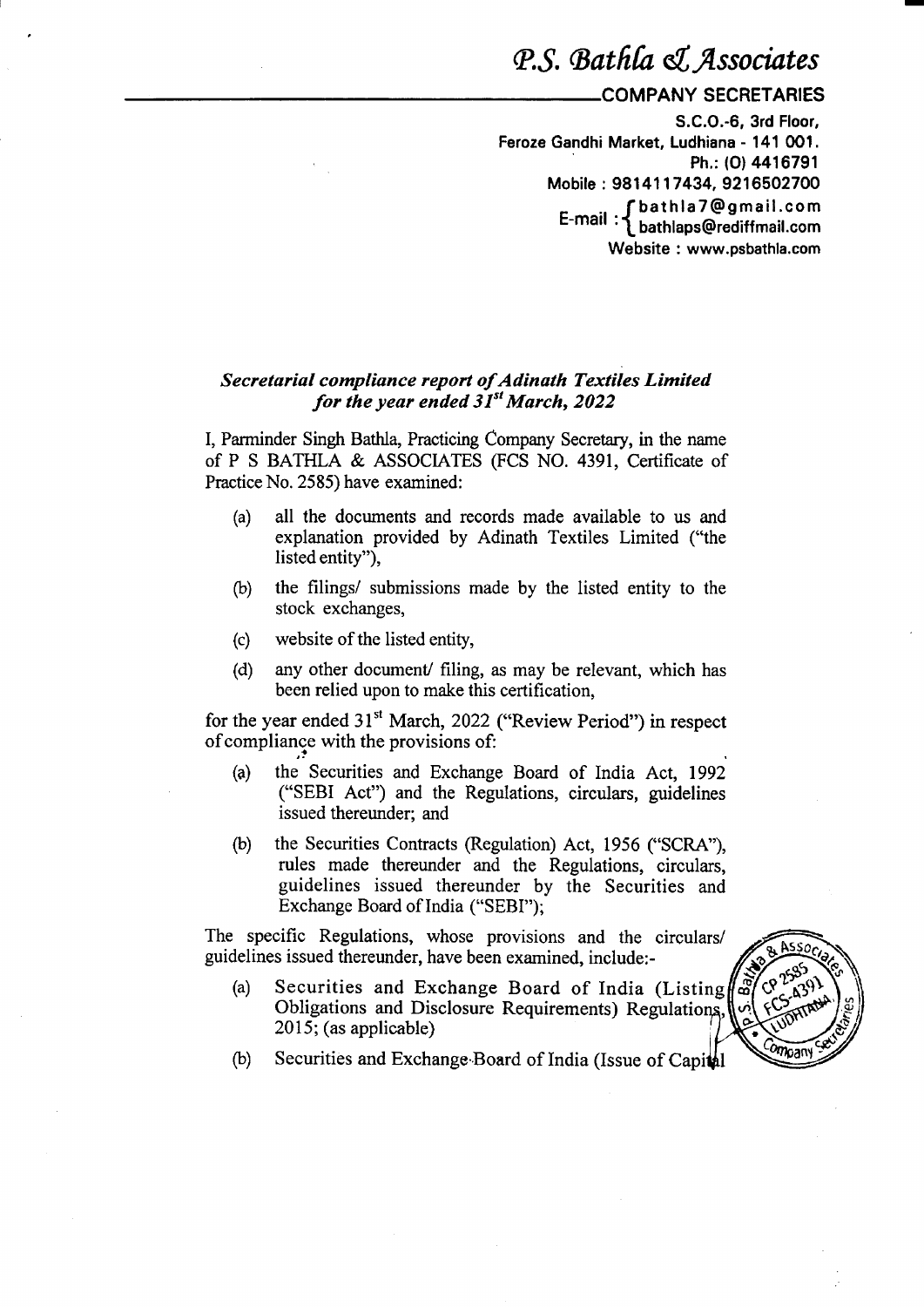# P.S. Bathla & Associates

COMPANY SECRETARIES

S.C.O.-6, 3rd Floor, Feroze Gandhi Market, Ludhiana - 141 001. Ph.: (0) 4416791 Mobile: 9814117434, 9216502700 fbathla7@gmail.com  $E$ -mail: bathlaps@rediffmail.com Website: www.psbathla.com

and Disclosure Requirements) Regulations, 2018; (No such event occurred during the Review Period and thus not applicable)

- Securities and Exchange Board of India (Substantial  $(c)$ Acquisition of Shares and Takeovers) Regulations, 2011;
- Securities and Exchange Board of India (Buyback of  $(d)$ Securities) Regulations, 2018; (No such event occurred during the Review Period and thus not applicable)
- Securities and Exchange Board of India (Share Based  $(e)$ Employee Benefits) Regulations, 2014; (No such event occurred during the Review Period and thus not applicable)
- Securities and Exchange Board of India (Issue and Listing  $(f)$ of Debt Securities) Regulations, 2008; (No such event occurred during the Review Period and thus not applicable)
- Securities and Exchange Board of India(Issue and Listing  $\left( \mathbf{g} \right)$ of Non-Convertible and Redeemable Preference Shares) Regulations, 2013; (No such event occurred during the  $\mathcal{L}^{\bullet}$
- Review Period and thus not applicable)
- Securities and Exchange Board of India (Prohibition of  $(h)$ Insider Trading) Regulations, 2015; (as applicable)

and based on the above examination, I hereby report that, during the Review Period:

- The listed entity has complied with the provisions of the  $(a)$ above Regulations and circulars/ guidelines issued thereunder.
- The listed entity has maintained proper records under the  $(b)$ provisions of the above Regulations and circulars/ guidelines issued thereunder insofar as it apport strom my/our examination of those records.